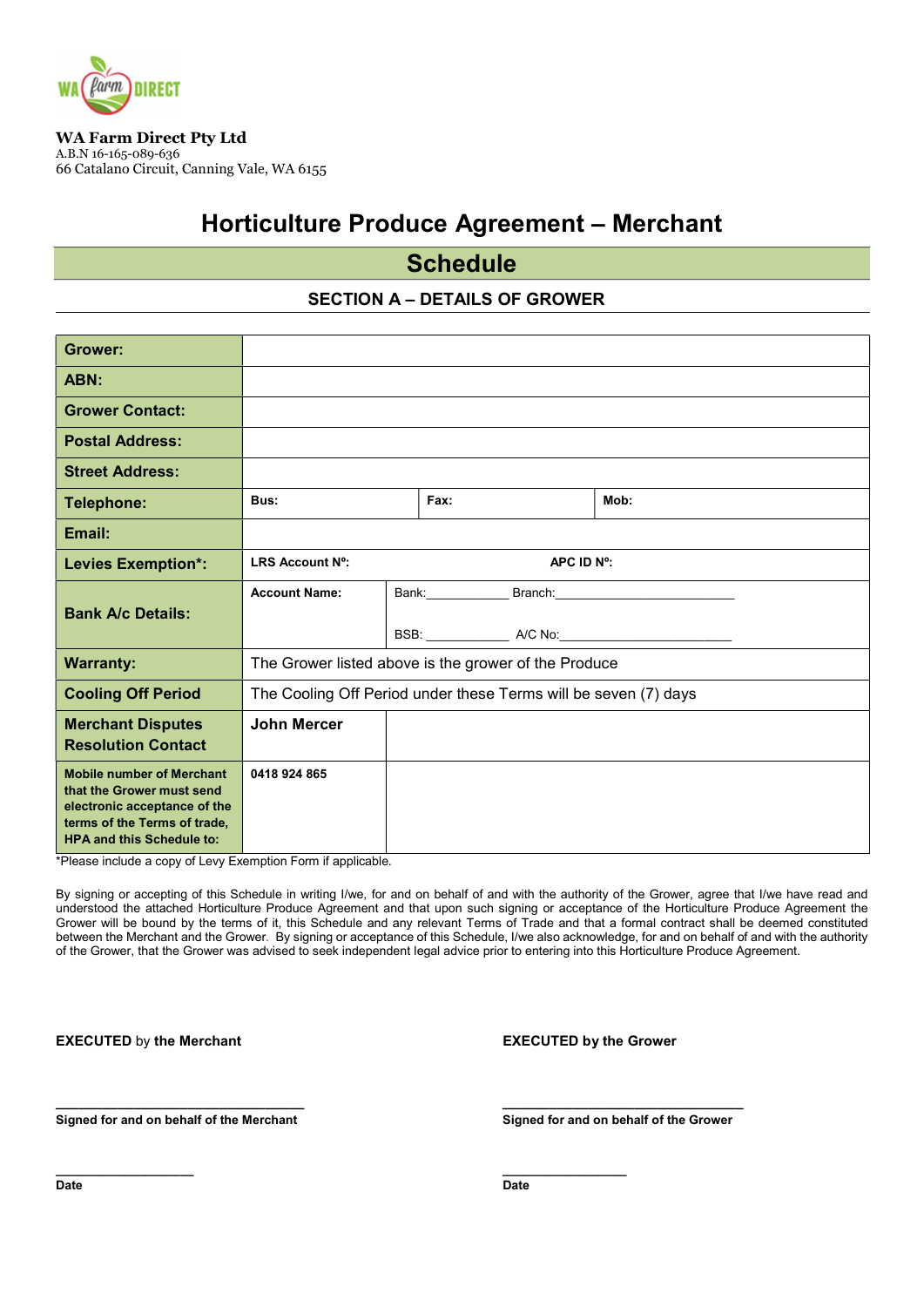### SECTION B – DETAILS FOR HORTICULTURE PRODUCE AGREEMENT

#### 1. PRICE

- An amount to be agreed between the Merchant and Grower in writing either before, or immediately upon Delivery of the Produce to the Merchant in accordance with clause 3.1(a) of the HPA; or
- The amount to be determined using the formula [Sales Price less a Margin], where

Sales Price means the net price at which the Merchant sells the Produce to a third party; and Margin means the amount which represents no more than 20% of the Sales Price.

#### PAYMENTS (Clause 4.1(a))

Payment will be made no later than 90 Business Days from the end of the Week during which the relevant Produce is Delivered to the Merchant.

#### 2 **SPECIFICATIONS** (Clause 5)

As at the date of this Schedule being provided to the Grower, the Produce must comply in all respects with the FreshSpecs Produce Specifications; or

Other specifications notified by the Merchant to the Grower during the term of the HPA.

#### 3. REPORTING PERIOD (Clause 4.4)

| <b>Reporting Period:</b> | No later than 8 Business Weeks from the end of the week during which the relevant produce is<br>Delivered |
|--------------------------|-----------------------------------------------------------------------------------------------------------|
| Statement Period:        | No later than 4 Business Weeks from the end of the week during which the relevant produce is<br>Delivered |

### 4. SERVICES (Clause 4)

| <b>Type of Service</b><br>(if required please tick corresponding box) |                       | Price (Inclusive of GST where applicable) |
|-----------------------------------------------------------------------|-----------------------|-------------------------------------------|
| □                                                                     | Warehousing           | \$<br>(per pallet/per day)                |
| □                                                                     | Repacking             | $\boldsymbol{\theta}$<br>(per package)    |
| □                                                                     | Delivery              | \$<br>(per pallet)                        |
| □                                                                     | Conditioning/ripening | \$<br>(per pallet)                        |
| H                                                                     | Other                 | $\boldsymbol{\theta}$                     |

Note: Should the Produce supplied under these Terms be subsequently Delivered and sold to the Merchant, the Merchant reserves the right to waive all or part of the services charges otherwise applying under these Terms.

### 5. INSURANCE (Clause 2.3) (if applicable)

| <b>hsurer</b>         | CBE                    |  |
|-----------------------|------------------------|--|
| Amuntofcover          | \$2,500,000 m          |  |
| <b>Defined events</b> | Fire, Storm and Damage |  |

## SECTION C – INDEPENDENT LEGAL ADVICE

The Merchant recommends that the Grower seeks independent legal advice in relation to the Horticulture Produce Agreement prior to it being entered into between the Merchant and Grower.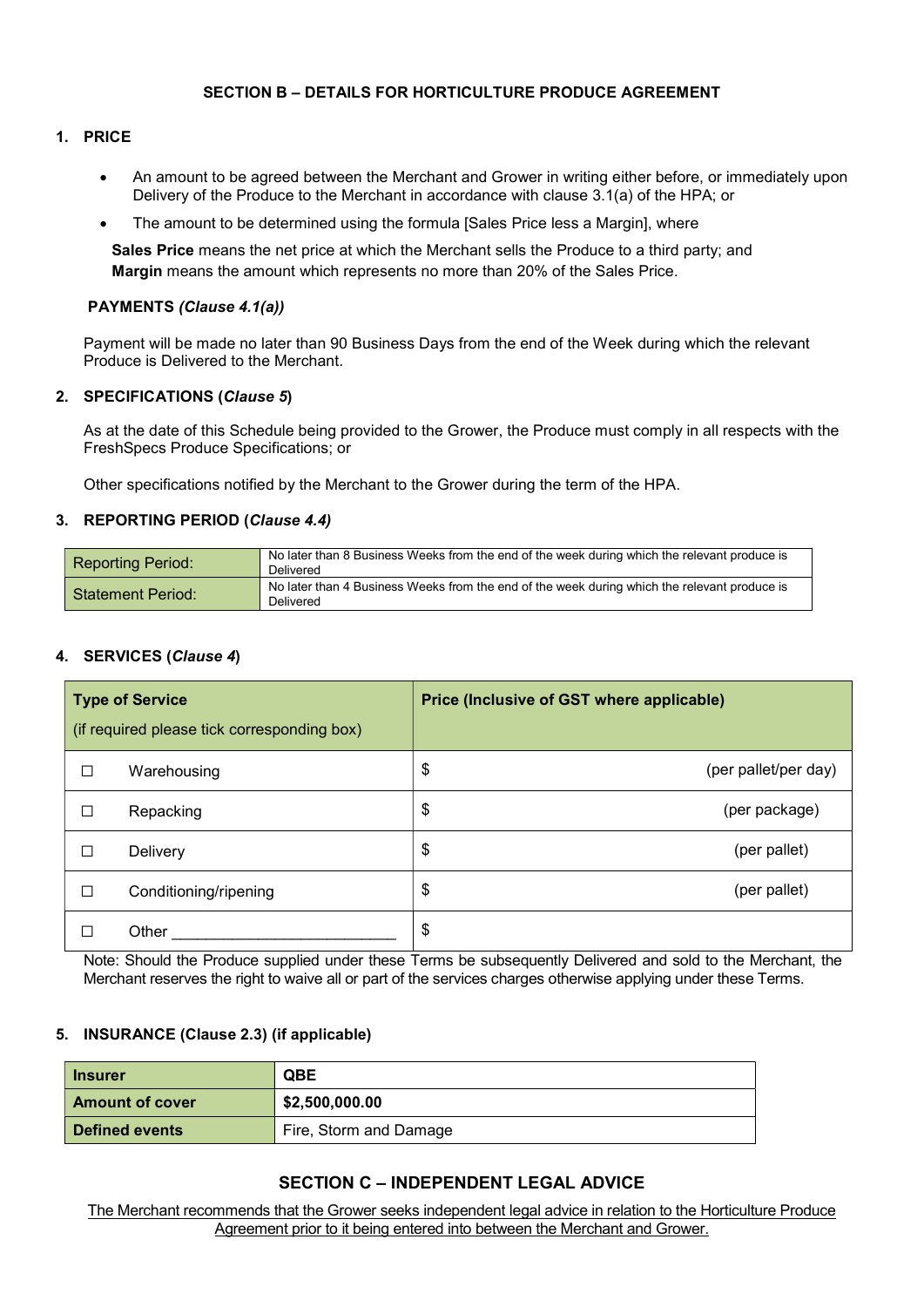

WA Farm Direct Pty Ltd A.B.N 16-165-089-636 66 Catalano Circuit, Canning Vale, WA 6155

# Horticulture Produce Agreement - Merchant

#### 1. Introduction

For the term of this Agreement, the Grower agrees to deliver, and the Merchant agrees to buy Produce of the type, quantity, quality and specifications set out in this Agreement or as ordered by the Merchant from time to time, for the price(s) stated in, or calculated in accordance with the formula or method (as the case may be) set out in the Schedule.

This Agreement will commence on the Commencement Date and will continue unless it is terminated in accordance with clause 19 of this Agreement.

### 2. Terms and Conditions

#### 2.1 General

- (a) This Agreement is effective from the Commencement Date and shall apply to all transactions between the Merchant and the Grower on or after the Commencement Date unless:
	- (1) by specific written notice to the contrary;
	- (2) this Agreement is replaced by agreement at a later date; or
	- (3) the transaction is not a transaction that would be covered by the Code.
- (b) The Merchant will purchase the Produce from the Grower as a Merchant, for the purposes of the Code.
- 2.2 Acknowledgement by Grower

The Grower acknowledges having read and understood the Terms of Trade and that the Merchant's Terms of Trade and the Schedule form part of this Agreement and apply to all transactions between the Merchant and the Grower. If a provision of this Agreement conflicts with the Merchant's Terms of Trade, the provisions of this Agreement prevail.

- 2.3 Transfer of Title and Risk
- (a) The parties acknowledge that despite the receipt by the Merchant of Produce pursuant to this Agreement, title and risk in respect of the Produce shall only pass in accordance with subclause 2.3(b).
- (b) Despite anything else in this Agreement, title to the Produce will only pass to the Merchant if the Purchase Price of the Produce, or a method or formula to calculate the Purchase Price, has been agreed to by the Merchant and Grower before Delivery of the Produce by the Merchant. Title to the Produce will pass on Delivery of the Produce to the Merchant.
- (c) The Grower covenants and warrants that:
- (1) the Grower has all right, title and interest in and to the Produce;
- (2) title will pass to the Merchant clear of all encumbrances, claims and other adverse interests; and
- (3) the Grower is the grower of the Produce.
- (d) The Merchant will assume risk in respect of the Produce once title to the Produce passes to the Merchant under subclauses 2.3(a) and 2.3(b).
- (e) During the period the Produce is under the Merchant's control, the Merchant will exercise all reasonable care and skill in handling and storage to ensure that the Produce remains of the highest quality possible having regard to the quality and state of the Produce upon receipt by the Merchant.
- (f) The reasonable care and skill the Merchant must exercise under clause 2.3(e) must be exercised until title and risk in the Produce passes to the Merchant.
- (g) The Merchant shall not be obliged to keep insurances in respect of Produce in their legal and physical control. If the Merchant does have insurance, the Merchant's insurer, the maximum amount of insurance cover provided by the Merchant's insurance policy in respect of claims that may be made and the defined events covered by the insurance including whether the insurance covers fire, theft and accidental damage (other than deterioration of quality or any other inherent losses) (Insurance), is set out in the Schedule. The Merchant will not be liable for loss or damage to the Produce arising from any cause or event outside of the control of the Merchant beyond the extent of the cover provided by the Insurance (if any). If the details of Insurance in the Schedule are blank, the Merchant does not hold Insurance.

#### 3. Price Determination

- 3.1 The Purchase Price for Produce shall be either:
	- (a) determined as an Agreed Price for the specific Produce:
		- (1) in writing prior to Delivery to the Merchant; or
		- (2) on Delivery to the Merchant; or
	- (b) an amount calculated by a method or formula set out in the Schedule;

as selected by the parties in the Schedule.

3.2 If clause 3.1(a) applies, the Agreed Price must be agreed by the Merchant and the Grower in writing. If there is no agreement upon price in respect of any Produce the relevant Produce shall be deemed to be rejected.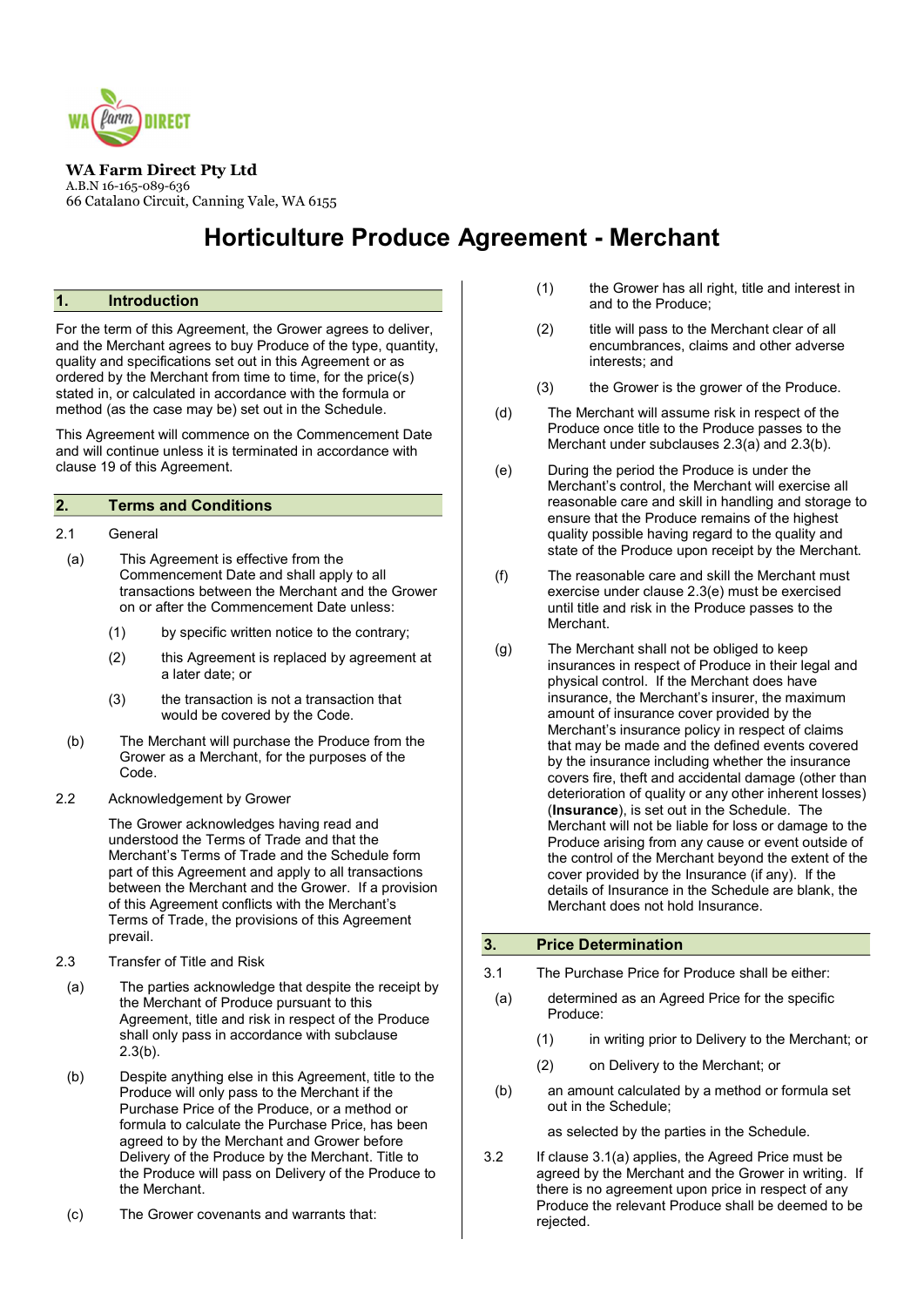#### 4. Merchant Payments and Reporting **Obligations**

- 4.1 The Merchant agrees to make payments to the Grower in the following manner -
- (a) Payment must be made within the Payment Period.
- (b) Such payments shall be by cheque or direct bank deposit to the credit of the Grower as specified in writing by the Grower.
- (c) The Merchant may set off any amount owing by the Merchant to the Grower against any amount due for payment (including under any indemnity, reimbursement obligation or in respect of a Return) by the Grower to the Merchant under this Agreement or any other agreement (including for any Services carried out by the Merchant to the Grower provided that the fees are disclosed and the Services are set out in the Schedule).
- 4.2 The Merchant is authorised to deduct from any amount owing to the Grower the relevant amounts with respect to the following–
	- (a) any payments made on behalf of the Grower where the Merchant has agreed to make such payments (e.g. transport/unloading/packaging);
- (b) levies and fees for service payable under State or Commonwealth legislation or any voluntary arrangement; and
- (c) Goods and Service Tax in respect of any item for which a tax invoice has been issued.
- 4.3 The Merchant will not charge the Grower for Services performed by the Merchant, other than as set out in this Agreement.
- 4.4 The Merchant will provide a statement to the Grower containing the following details, covering the Reporting Period (Statement) –
	- (a) Grower's reference or shipping note number;
	- (b) description of the quality of Produce purchased;
	- (c) details of the quantity of Produce purchased;
	- (d) the date or dates of the purchases of Produce;
	- (e) the Purchase Price for the Produce (including, if the Purchase Price was determined by a method or formula, the gross sale price of the Produce);
	- (f) the date on which the Produce was physically received by the Merchant;
	- (g) the date on which the Produce was Delivered to the Merchant;
	- (h) details of any Produce not sold; and
	- (i) details of any Non-Complying Produce that is disposed of, or otherwise dealt with, in accordance with clauses 10.1, 10.2, 10.3, 10.4, 10.6 and 10.7 of this Agreement and, where Produce is to be destroyed, the reason why the Produce was, or is to be, destroyed.
- 4.5 The Statement must be given to the Grower within the Statement Period.
- 4.6 The Merchant will issue a tax invoice to the Grower in respect of any item for which Goods and Services Tax is chargeable.

#### 5. Grower Obligations

- 5.1 The Grower agrees to provide documentation that is suitable to the Merchant that accurately describes the quantity, variety, size, class, description and characteristics of the Produce, including packaging, prior to delivery to the Merchant.
- 5.2 The Grower warrants that:
	- (a) the Produce dispatched to the Merchant is fit for human consumption and complies with any statutory regulations including food safety, packaging and/or labelling; and
	- (b) it has complied with the National Measurement Act with respect to the Produce.
- 5.3 The Grower warrants that the Produce dispatched to the Merchant is fit for its purpose and:
- (a) in every case is packed or presented and complies with the written Produce Specification Requirements including but not limited to quality and shelf life (Delivery Requirements) provided by the Merchant to the Grower from time to time prior to the Purchase Price being calculated with respect to the Produce or as are otherwise agreed to in writing between the Merchant and the Grower (Merchant Requirements); and
- (b) is of the grade/class as stamped on the packaging in which the Produce is contained, (Product Specifications).
- 5.4 The Grower must not dispatch Produce to the Merchant that:
	- (a) does not comply with the Product Specifications;
	- (b) does not comply with the Produce Specification Requirements;
	- (c) has not been solicited by the Merchant; and
	- (d) notwithstanding subclauses 5.4(a), 5.4(c) and 5.4(c), where this Agreement has not been agreed to in writing by the Grower.
- 5.5 Unless otherwise agreed with the Merchant, the Grower will;
	- (a) implement and maintain an industry recognised HACCP based food safety and quality system that is subject to annual third party audit, and
	- (b) by 1 January 2019 be certified to:
		- (1) Freshcare Code of Practice Food Safety and Quality; or
		- (2) GLOBALG.A.P. Integrated Farm Assurance; or
		- (3) Safe Quality Food (SQF).
	- (c) provide copies of any current certification with respect to HACCP or any of the certifications obtained under subclause (b)(1-3) above to the Merchant.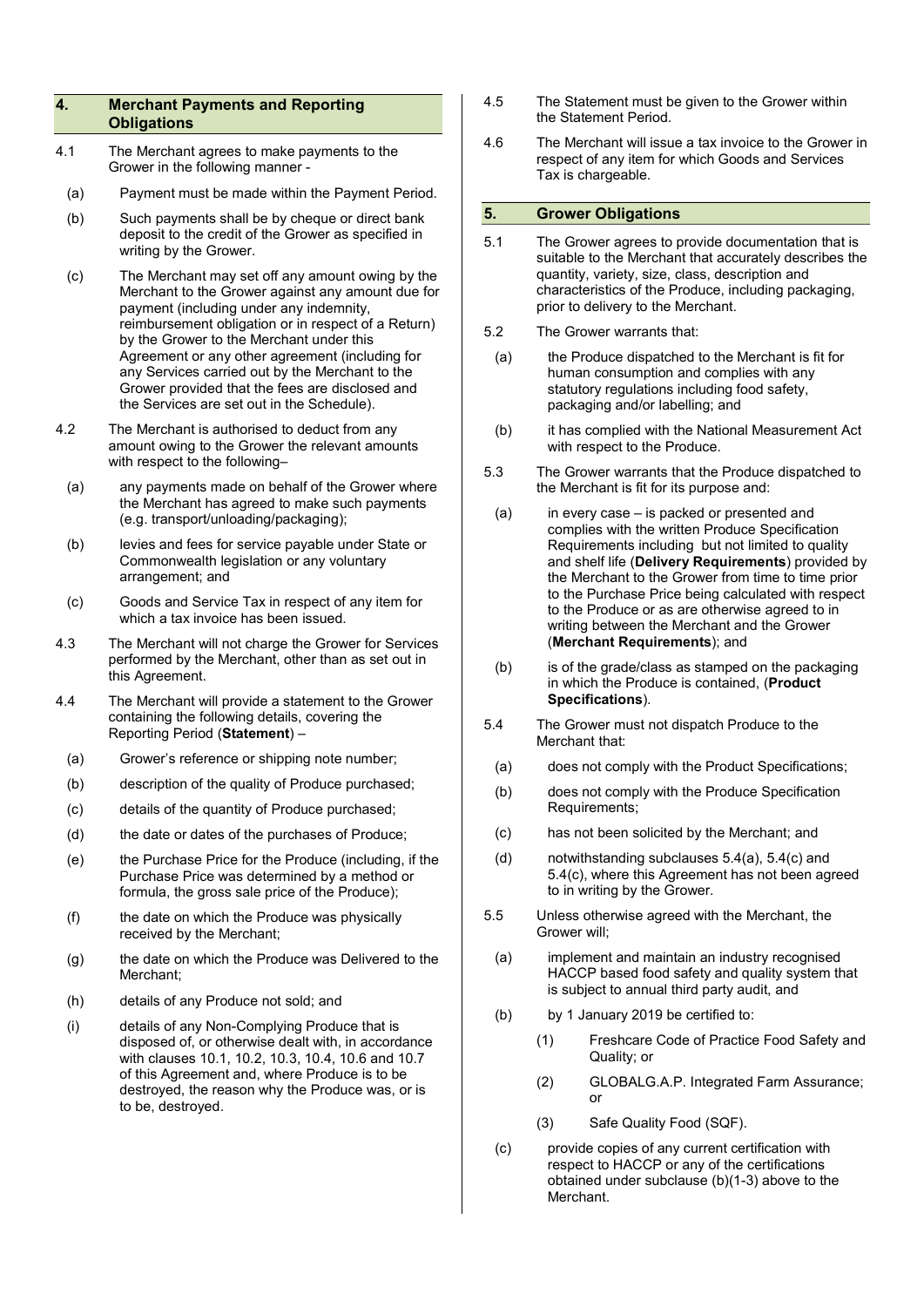5.6 The Grower agrees to supply details of their registered Australian Business Number (ABN) prior to any payment being made by the Merchant.

#### 6. Services by Merchant

- 6.1 The Merchant will supply the Service (if any) to the Grower.
- 6.2 The Grower will pay Additional Fees for Services referred to in clause 6.1 and provided by the Merchant as set out in the Schedule.
- 6.3 The amount to be paid by the Grower for the Service provided by the Merchant shall be calculated upon the Service being completed.
- 6.4 The Grower will pay the amount calculated under clause 6.3 within the number of Business Days of the Merchant providing the Service specified in the Schedule.

#### 7. Liability of Grower

- 7.1 The Grower shall be liable to insure (for defined events including fire, theft and accidental damage and other than deterioration of quality or any other inherent losses) the Produce until Delivery and the Merchant shall not be liable for any loss or damage to the Produce by the Grower's failure to do so.
- 7.2 The Grower shall be liable to compensate the Merchant for all direct or indirect losses, damages, costs, claims and expenses which the Merchant may incur as a result of any act or omission of the Grower.

#### 8. Liability of Merchant

- 8.1 Provided always that the Merchant has exercised reasonable care and skill (and otherwise acted in good faith) in providing the Service (to the maximum extent permitted by the Code and at law) the Merchant shall not be liable to the Grower as to:
	- (a) the accuracy, description, relevance, completeness, merchantable quality, fitness for any purpose or any other matter relating to the Service under this Agreement;
	- (b) loss of, or damage to, the Produce by any cause (including lawful confiscation);
	- (c) any damage to property or death of, or injury to, any person caused directly or indirectly by the Produce and/or the Service;
	- (d) any claim against the Merchant in relation to the Service, the Produce or the consumption of the Produce; and
	- (e) any other thing in relation to which the Merchant has assumed the risk or liability under this Agreement.

#### 9. Complying and Non-Complying Produce

9.1 The Grower must ensure that Produce supplied to the Merchant complies with clauses 5.1 and 5.2 and 5.3 or that Produce will be treated as Non-Complying Produce.

#### 10. Effect of Produce being Non-Complying Produce – Pre-Delivery and After Delivery

- 10.1 Where this Agreement provides that Produce is to be treated as Non-Complying Produce and either Delivery has not yet occurred or the Produce is treated as Non-Complying Produce on Delivery occurring, then the Merchant shall be entitled prior to or immediately upon Delivery occurring to elect (the day the election is made being the Non-Compliance Day) to:
	- (a) reject all of the Produce;
- (b) accept all of the Produce; or
- (c) accept part of the Produce and reject the balance of the Produce.
- 10.2 Where the Merchant elects to accept all or part of the Produce under clause 10.1, or fails to give a notice under clause 10.3 to reject all or part of the Produce within 2 Business Days after the Produce has been Delivered to the Merchant, or claim a credit for Produce under clause 12.1 (Accepted Produce), then this Agreement shall apply to require the Merchant to purchase the Accepted Produce for the Purchase Price relevant to that Accepted Produce.
- 10.3 Where the Merchant elects to reject all or part of the Produce (the Rejected Produce) under clause 10.1, then subject only to clause 10.3(d):
	- (a) the Merchant shall be deemed not to accept the Rejected Produce, and the Grower shall retain title to and risk in and to the Rejected Produce;
	- (b) the Grower is not entitled to the Purchase Price with respect to the Rejected Produce;
	- (c) the Merchant will within 24 hours of the Non-Compliance Day advise the Grower by telephone, fax, e-mail, or other electronic means of the rejection; and
	- (d) within 2 Business Days of the Non-Compliance Day, the Merchant will advise the Grower in writing of the rejection and the reasons for such rejection and request that the Grower advise as to whether the Grower:
		- (1) wishes to retake possession of the Rejected Produce; or
		- (2) requires an independent inspection and assessment of the condition of the Rejected Produce to determine whether an Inspection Certificate should be issued at the Grower's cost; or
		- (3) wishes to make other arrangements for the storage or warehousing of the Rejected Produce, sale or resale of the Rejected Produce or its removal from the Merchant premises.
- 10.4 The Merchant may also, in advising the Grower of Rejected Produce, invite the Grower to renegotiate the sale of the Rejected Produce to the Merchant including but not limited to negotiating a class for the Produce other than Class 1 Produce as defined under the FreshSpecs Produce Specifications. In the event the parties cannot agree on a price for the sale of Rejected Produce by the Grower to the Merchant, within 3 Business Days of the Non-Compliance Day, the Grower shall be deemed to have instructed the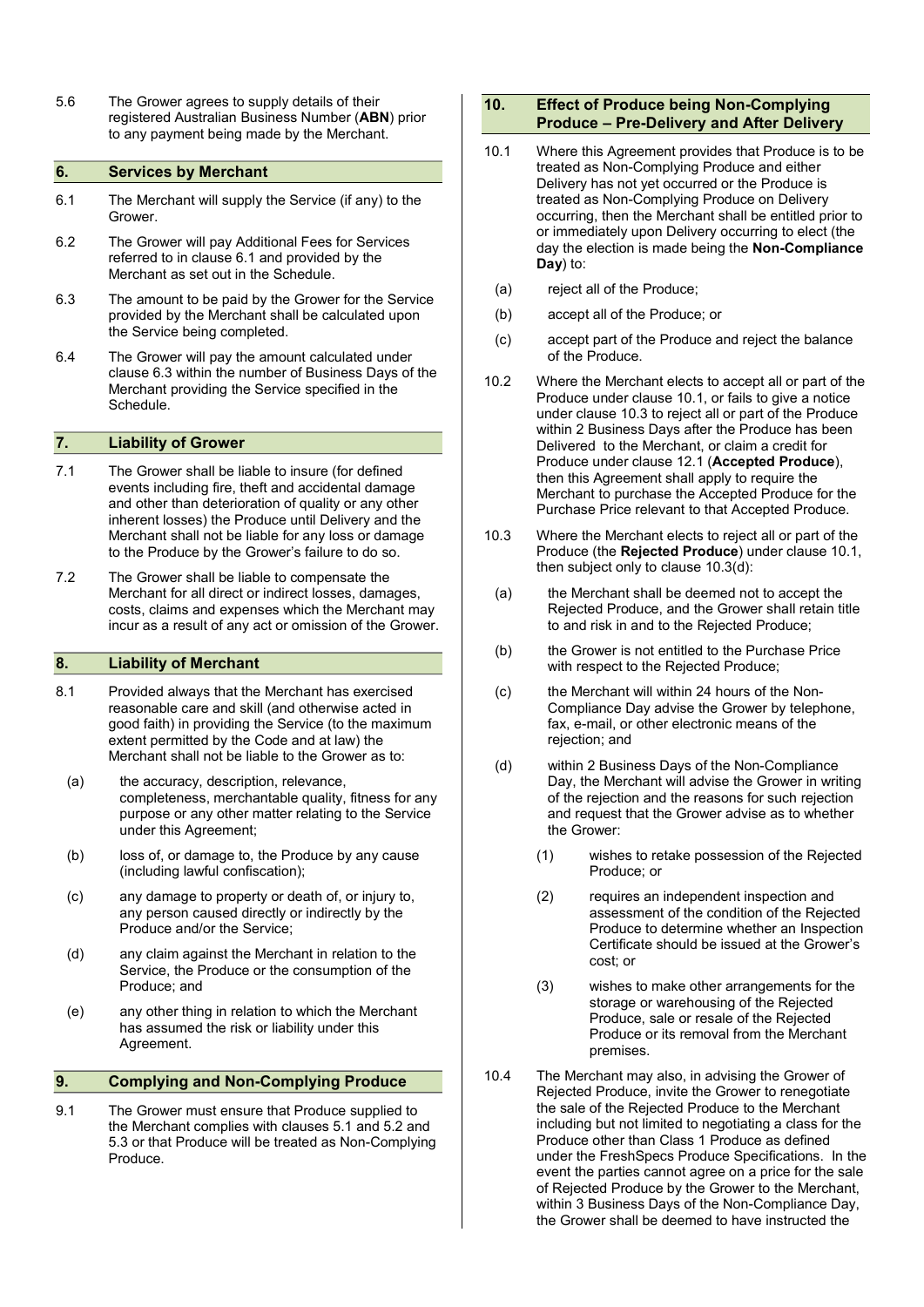Merchant the Grower wishes to retake possession of the Rejected Produce.

- 10.5 The right of the Merchant to reject Produce under this Agreement cannot be deemed to be waived by past acceptance of Produce of a similar quality.
- 10.6 Despite anything else in this Agreement, the Merchant may elect to destroy and dispose of the Rejected Produce, or deliver the Rejected Produce to the Grower if:
	- (a) the Grower does not respond within 24 hours of notification in accordance with clause 10.3(d);
	- (b) the Grower fails to retake possession of the Produce within 5 Business Days of the Grower indicating an intention to do so under clause 10.3(d); or
- (c) no agreement on the Purchase Price has been reached between the Grower and the Merchant within a reasonable period following the time the Produce is Delivered to the Merchant, provided that the Merchant must use reasonable endeavours to contact the Grower to negotiate a Purchase Price and must act reasonably in exercising its rights under this clause 10.6(c).
- 10.7 Where clause 10.6 applies, any destruction, disposal and/or delivery of Produce is at the Grower's expense.

#### 11. Pooling of Produce

- 11.1 The Merchant may pool Produce (whether or not the Produce has been rejected) supplied by the Grower under this Agreement with other Produce if:
	- (a) the other Produce is of the same quality as the produce delivered by the Grower; and
	- (b) either:
		- (1) the Grower's Produce and the other Produce meet the quality requirements, specified in clause 5.3 of this Agreement; or
		- (2) the Produce is accepted by the Merchant pursuant to clause 10.4.
- 11.2 Where the Merchant pools Produce in accordance with clause 11.1, the amount payable to the Grower will be a proportion of the total proceeds that is equal to the proportion of the pooled Produce that was contributed by the Grower.

#### 12. Effect of Produce being Non-Complying Produce – After Purchase

- 12.1 Where Produce is to be treated as Non-Complying Produce and the Produce has been purchased by the Merchant, then the Merchant shall be entitled within 2 Business Days of the Produce being treated as Non-Complying Produce under this Agreement to elect (the day the election is made being the Non-Compliance Day) to:
	- (a) claim a credit for the Produce under clause 12.2;
	- (b) not claim a credit for the Produce under clause 12.2; or
	- (c) claim a credit for part of the Produce.
- 12.2 Where the Merchant elects to claim a credit for all or part of the Produce under clause 12.1, then:
- (a) the Merchant will advise the Grower by telephone, fax, email or any other electronic means of the claim for credit;
- (b) within 2 Business Days of the Non-Compliance Day, the Merchant will advise the Grower in writing of the claim for credit and the reasons for such claim for credit; and
- 12.3 The Grower acknowledges that any amount deducted under clause 12.2 represents a genuine pre-estimate of the Merchant's loss as a result of the Produce being Non-Complying Produce.

#### 13. Returns of Produce

- 13.1 The Grower agrees that any claims for credit which result following the sale of any Produce by the Merchant to a third party, which claims are accepted by the Merchant (Return), due to the Produce being Non-Complying Produce, may be dealt with under clause 12.1.
- 13.2 Produce returned under clause 13.1 will be Non-Complying Produce and subject to clauses 4.4, 12.1 and 12.2 of this Agreement.

#### 14. Dispute Resolution

- 14.1 In the case of a dispute that may arise under this Agreement:
	- (a) the person that the Merchant should contact in that event, on behalf of the Grower (Grower's Contact) is set out in the Schedule;
	- (b) the person that the Grower should contact in that event, on behalf of the Merchant (Merchant's Contact) is set out in the Schedule;
	- (c) the Merchant and the Grower shall use the following to resolve the dispute:
		- (1) if required by the Merchant the Merchant's own internal dispute resolution procedure (as notified in writing by the Merchant to the Grower); and/or
		- (2) any Fresh Markets Australia dispute resolution procedure in place from time to time; and/or
		- (3) the dispute resolution procedures under Part 5 of the Code; and
	- (d) in the case of a dispute relating to quality, the FreshSpecs Produce Specifications will apply as the benchmark standard for all Class 1 Produce (as defined in the FreshSpecs Produce Specification).

#### 15. No Waiver

Any time or other indulgence that the Merchant may grant to the Grower shall not affect the rights of the Merchant except to the extent that the Merchant expressly waives such term, or part thereof in writing.

#### 16. Governing Law

This Agreement is governed by and is to be construed in accordance with the laws in force in the Relevant State. Each party submits to the non-exclusive jurisdiction of the courts of Relevant State.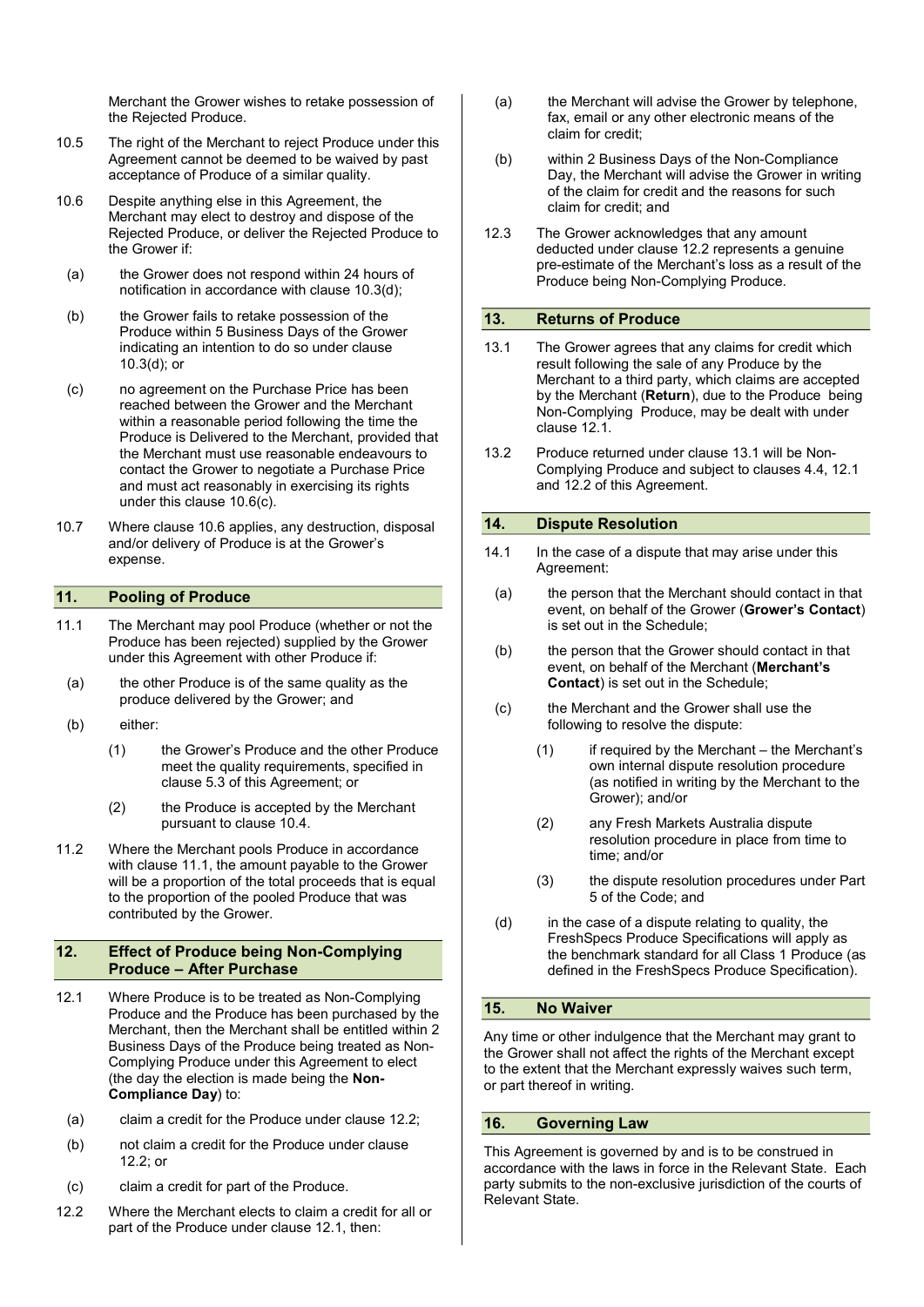#### 17. Severance

If any provision of this Agreement shall be or be determined to be illegal, invalid, void or voidable the legality or validity of the remainder of this Agreement will not be affected and will continue in full force and effect.

#### 18. Varying this Agreement

This Agreement can only be varied by agreement in writing between the Merchant and the Grower.

#### 19. Terminating this Agreement

- 19.1 This Agreement may be terminated by the Merchant or the Grower by providing notice in writing to the other party (Termination Notice).
- 19.2 Any such termination:
	- (a) shall apply to prevent any despatch of Produce by the Grower under this Agreement after service of the Termination Notice but shall not apply to any Produce despatched by the Grower (whether delivered to the Merchant or not) before the service of the Termination Notice;
	- (b) shall apply to prevent any purchase of Produce by the Merchant under this Agreement after the service of the Termination Notice but shall not apply to any Produce purchased by the Merchant before the service of the Termination Notice; and
	- (c) will not affect any accrued rights or obligations of the Merchant or the Grower prior to the service of the Termination Notice.
- 19.3 Following termination, the Grower and the Merchant shall be entitled to pursue any other claim they may have against the other which has accrued or arisen up to the date of termination.
- 19.4 Despite anything else in this Agreement, where the term of this Agreement is 90 days or more, or is not specified, either party may terminate this Agreement by issuing a Termination Notice at any time within the cooling-off period, as set out in the Schedule, provided that such cooling-off period is not less than 7 days as set out in the Code.
- 19.5 Where this Agreement is terminated by either the Merchant or the Grower within the cooling-off period:
	- (a) clause 19.2 and clause 19.3 shall apply; and
- (b) any payment of money or other valuable consideration, that was made for the purposes of, and directly related to, a purchase of Produce by the Merchant that would have occurred after the service of the Termination Notice (Trade), must be returned to the party who made the payment within 14 days of the service of the Termination Notice (less reasonable expenses incurred under this Agreement for the purpose of, and directly relating to the Trade).

#### 20. Confidentiality

All details contained in this Agreement or acquired as a result of this Agreement or in any agreement as to price shall remain confidential between the parties except to the extent a party is required by law to disclose its contents. A party may disclose the contents of this Agreement or any agreement as

to price to its professional advisers and its directors, officers, employees, servants and agents on a confidential basis.

### 21. Assignment

A party must not transfer, assign, novate, dispose of or encumber this Agreement or any right under this Agreement without the prior written consent of the other party.

#### 22. Indemnity

The Grower agrees to indemnify the Merchant for any liability, loss or expense of any kind arising from or in respect of the death of, or personal injury to, or disease suffered by, any person and/or any damage to or loss of any property (or the use of that property), arising out of any negligent act or omission of the Grower.

#### 23. Good faith

The Grower must perform its obligations under this Agreement in good faith and use all reasonable but commercially prudent endeavours in accordance with the Code.

#### 24. Electronic signatures and Authorised Representatives

- 24.1 The parties consent to:
- (a) information in connection with this Agreement being given by an electronic communication as defined in the Electronic Transactions Act 1999 (Commonwealth) or the Relevant State Legislation (ETA); and
- (b) an electronic signature being used to identify each party and to indicate each party's intention in relation to the information communicated (including an intention to be bound by this Agreement).
- 24.2 The parties acknowledge and agree that for the purposes of the Code and acceptance of the Terms of Trade and this Agreement including the Schedule (Documents), the Grower may acknowledge receipt of and accept the terms of the Documents by sending a text message to the number nominated by the Merchant in the Schedule.
- 24.3 The Grower warrants that the person executing this Agreement or any other documents related to or arising under this Agreement, including any Authorised Officer, has capacity to enter into such agreements and to bind the Grower under the same.

#### 25. Notices

- 25.1 Any notice or other communication to or by any party must be:
	- (a) in writing and in the English language. For the avoidance of doubt, this includes "in writing" as that expression is defined in the ETA;
	- (b) addressed to the recipient outlined in the Schedule or to any other address as the recipient may have notified the sender; and
	- (c) be agreed to in writing by the party or by an Authorised Officer of the sender.
- 25.2 In addition to any other method of service authorised by law, the notice may be:
	- (a) personally served on a party;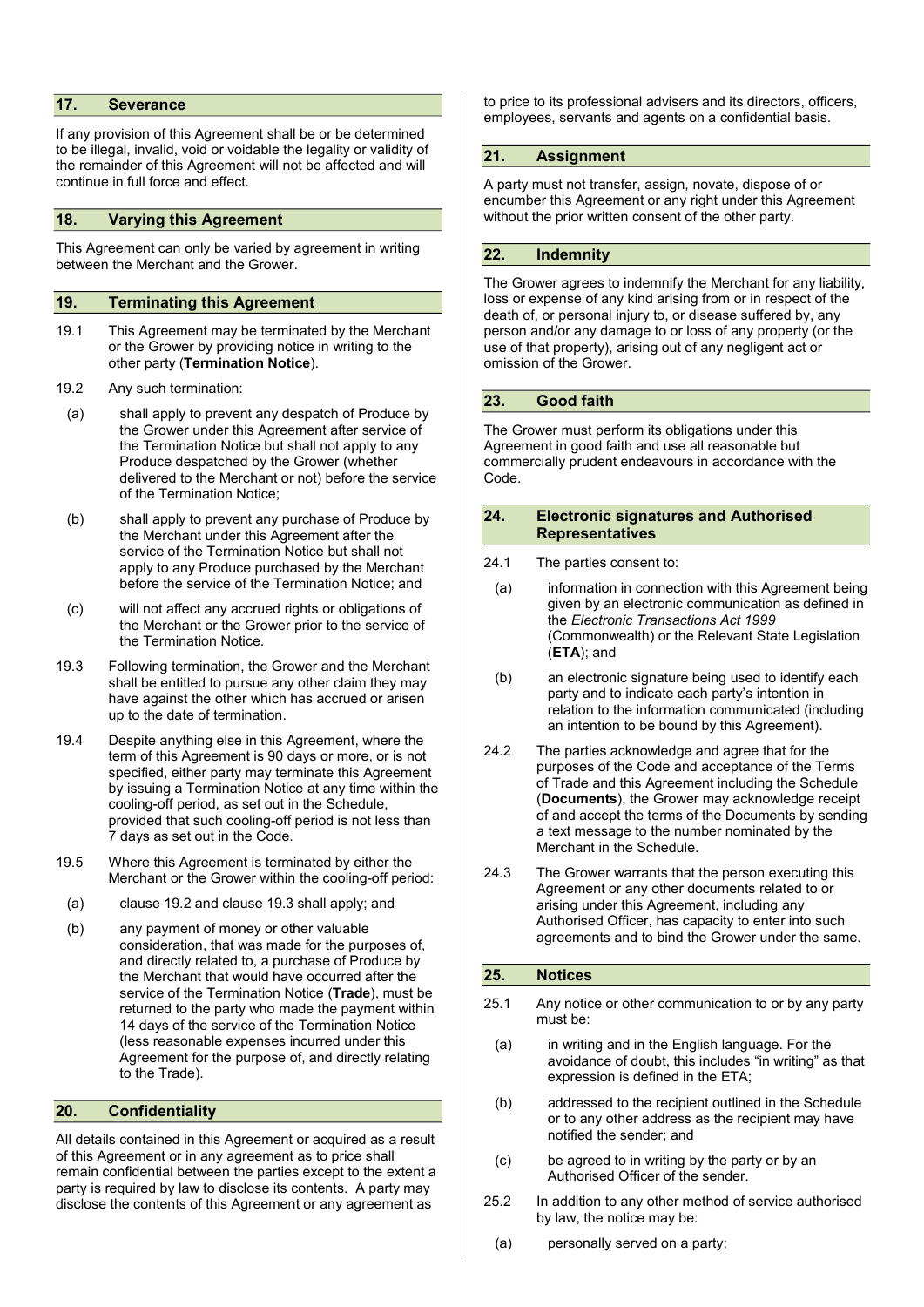- (b) left at the party's current address for service;
- (c) sent to the party's current address for service by prepaid ordinary mail or if the address is outside Australia by prepaid airmail;
- (d) sent by facsimile to the party's current numbers for service; or
- (e) sent by electronic transmission to the party's electronic mail address.
- 25.3 If a notice is sent or delivered in the manner provided in clause 25.2 it must be treated as given to or received by the addressee in the case of:
	- (a) delivery in person, when delivered;
	- (b) delivery by post:
		- (1) in Australia to an Australian address, the fourth Business Day after posting; or
		- (2) in any other case, on the tenth Business Day after posting;
	- (c) facsimile, when a transmission report has been printed by the sender's facsimile machine stating that the document has been sent to the recipient's facsimile number; or
	- (d) electronic transmission, when the sender's computer reports that the message has been delivered to the electronic mail address of the addressee,

but if delivery is made after 5.00pm on a Business Day it must be treated as received on the next Business Day in that place.

#### 26. Definitions

In this agreement:

"Additional Fees" means additional fees to be charged by the Merchant to the Grower for Services provided.

"Agreed Price" shall mean the Purchase Price of all or part of the Produce payable to the Grower by the Merchant as agreed in writing by the parties pursuant to this Agreement.

"Agreement" means this agreement and the Schedule.

"Authorised Officer" means, in relation to a corporation which is a party:

- (a) an employee of the party whose title contains either of the words Director or Manager;
- (b) a person performing the function of any of them;
- (c) a solicitor acting on behalf of the party; or
- (d) a person appointed by the party to act as an Authorised Officer for the purposes of this agreement and notified to the others.

"Business Day" means a day that is not a Saturday, Sunday, public holiday, or Markets Holiday, in the Relevant State.

"Code" means the Horticulture Code of Conduct contained in the Competition and Consumer (Industry Codes and Horticulture) Regulations 2017(Cth) as amended from time to time.

"Commencement Date" means the date to be completed in Section A of the Schedule.

"Delivery" occurs when Produce is received by the Merchant and accepted for the purpose of re-sale by the Merchant (regardless of the purpose for which the Produce is dispatched by the Grower) and, where applicable, once any

Services provided by the Merchant have been completed, and for the avoidance of doubt:

- (a) delivery for the purposes of this Agreement will not occur unless and until the Merchant has had a reasonable opportunity of examining the Produce for the purpose of determining whether the Produce complies with clause 5.1, 5.2 and 5.3; and
- (b) delivery for the purposes of this Agreement will not occur when the Merchant rejects the produce prior to the Delivery (Non-Delivery Event); and
- (c) where a Non-Delivery Event has occurred, delivery may subsequently occur, upon:
	- (1) the Merchant and Grower agreeing new terms and documenting any material changes to the existing Schedule in writing (as accepted by the Grower); and
	- (2) the Merchant voluntarily changing the nature of its possession of the Produce such that it is held for the sole purpose of re-sale by the Merchant, and

Deliver or Delivered has a corresponding meaning.

"FreshSpecs Produce Specifications" means produce specifications published by Fresh Markets Australia from time to time.

"Fresh Markets Australia" means the national organisation representing each of the six market chambers across Brisbane, Sydney, Melbourne, Adelaide, Perth and Newcastle.

"Grower" means a person or entity that grows Produce for sale and for the purposes of this Agreement being the person or entity specified on page 1 of the Schedule.

"Inspection Certificate" shall mean a report prepared by an independent authority or third party assessor who is qualified by experience and/or education to declare the Produce unfit for human consumption, unsuitable for sale or not meeting a particular specification or standard.

"Including" or similar expressions are not words of limitation.

"Markets Holiday" is a day on which the market, in the Relevant State is closed.

"Merchant" means the entity described on the first page of this Agreement or related Persons deemed to be in association with the merchant.

"National Measurement Act" means the National Measurement Act 1960 (Cth) and National Trade Measurement Regulations 2009 (Cth) as amended from time to time.

"Non-Complying Produce" means Produce determined as non-complying produce under clause 9.1.

"Payment Period" means the number of Business Days after the end of the Week in which the Produce is Delivered as set out in the Schedule.

"Produce" means "horticulture produce" as defined in the Code and unless otherwise indicated by context a reference in this Agreement to produce means the produce of a Grower.

"Produce Specification Requirements" means any particular product specification that the Merchant requires in order for Produce to be accepted by it.

"Purchase Price" means the amount determined under clause 3.